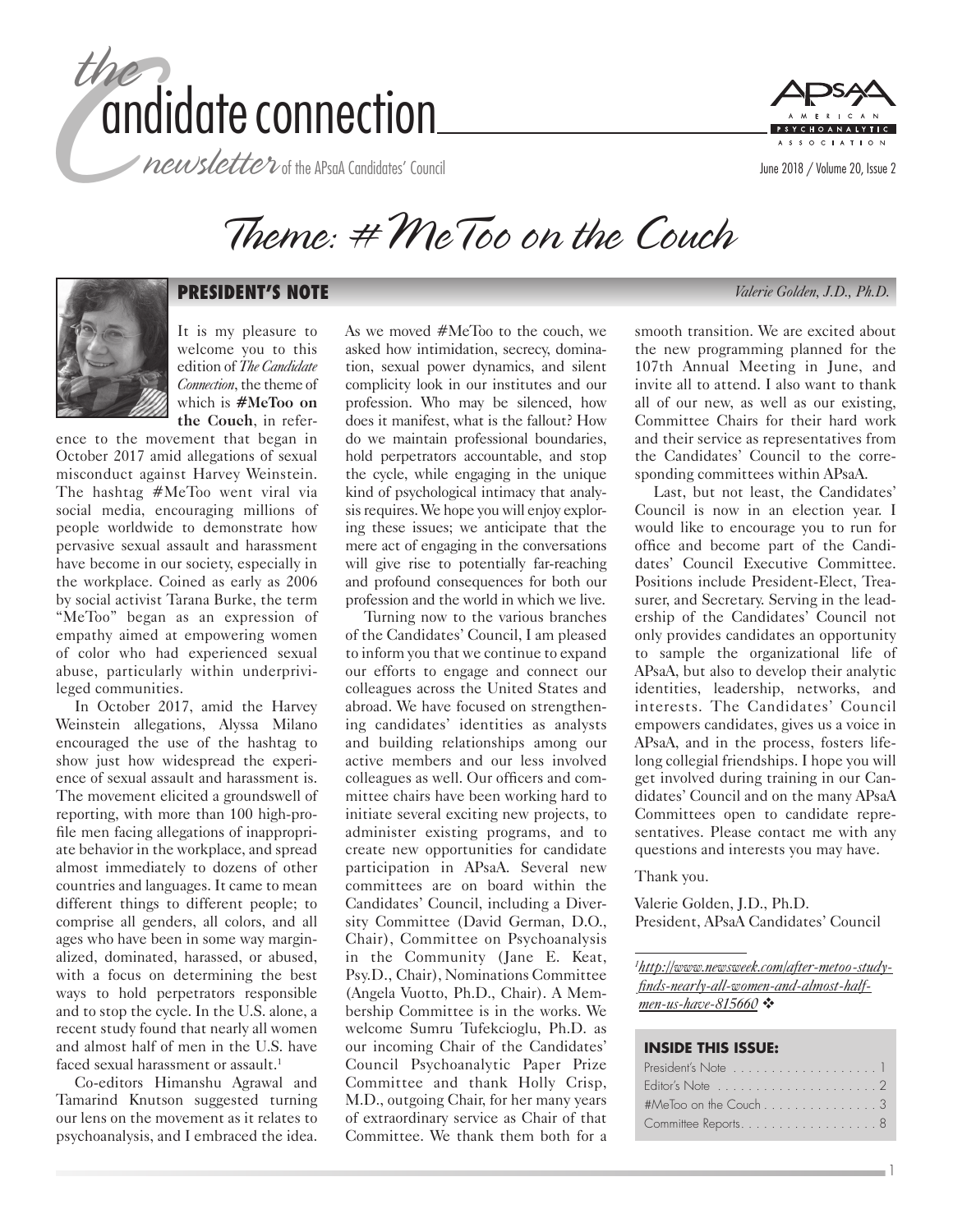

**EDITOR'S NOTE** *Himanshu Agrawal, M.D. & Tamarind P. Knutson, Psy.D., L.P.*





Tamarind and I were texting (because we're cool like that!) when I suggested we address the #MeToo movement in this edition of the letter. I've been wondering why I texted Tamarind that day, and an anecdote comes to mind. During a recent trip with my family, a TSA officer started interrogating me while I was in the airport security line with my wife and toddler. I was the only person being questioned in the entire queue, and it felt humiliating. For all my so-called confidence and self-esteem, I found myself voiceless and frozen when I felt oppressed and demeaned. It took my (Caucasian) wife to stand up for my cause when she witnessed racial profiling and discrimination. They backed down because they saw her as someone in a position of empowerment (and they also knew she was correct!). A few weeks later, I found myself preparing a Psychiatry Grand Rounds titled *"Me(d) Too— Gender discrimination and harassment in the world of medicine,"* and the president of the Council for Women's Advocacy at Medical College of Wisconsin wrote something that has since stuck in my head—when it comes to gender equity, *"Men as partners are key to the solution."*

It takes three strides at the airport for me to go from being an assistant professor at a medical college to a suspected

terrorist. It takes three strides to go from being a distinguished fellow of the American Psychiatric Association to a man with a threatening skin tone. I cannot imagine what it feels like to lay on the couch as anyone other than a male. I wish to offer my ear and my voice so that we may quickly reach a day when no one needs to be aware of their gender as they go about the challenging task of their professional development. I think that's why I texted Tamarind that day.

Himanshu and I were texting when he suggested we address the #MeToo movement in this edition of the newsletter. I responded enthusiastically, but my face betrayed conflicted feelings he could not see. Although I agreed it is timely and important, I also felt overwhelmed at the idea of doing the topic justice. It is straightforward, yet complex. It is both in the public eye and shrouded in secrecy. It is unifying and polarizing. The statistics are staggering! [RAINN.ORG](https://www.rainn.org) reports that "every 98 seconds, another person experiences sexual assault." Additionally, although "the number of assaults has fallen by more than half since 1993—even today only 6 out of every 1,000 rapists will end up in prison." These are statistics for particularly egregious acts of sexual violence. They don't even begin to address other forms of assault, abuse, and harassment which are the norm in our society and more common in our institutions than we would like to acknowledge.

The great thing about being editors is that we get to ask people with more



experience and wisdom to weigh in on important topics. We asked Harriet Wolfe, M.D., Vivian B. Pender, M.D., and Adrienne Harris, Ph.D., to share their thoughts on this topic:

#### **The #MeToo movement on the couch.**

*Although we strive to work through difficult issues, the analytic community struggles with the same issues that society at large does. From boundary violations to cultures of secrecy, we struggle to change the tide. How do silence and secrecy impact analytic training? How do we give a voice to the voiceless? How do we speak out when we are unsure of the political ramifications? How do we do this while also maintaining healthy boundaries? These are some of the ways in which we would like to explore the very important issue of the culture of harassment and the silence that has allowed it to become epidemic.*

Harriet Wolfe is the current President of APsaA. Vivian Pender is the editor of *The Status of Women: Violence, Identity, and Activism*, and Adrienne Harris contributed the chapter, "Women and Activism: a long history, a complex problem." We think you will agree that they have given us much to contemplate as we support our patients and colleagues and strive to effect meaningful change in our institutions and our world. We are grateful for the time and energy they have given us. We are also thankful for the work of the leaders of the Candidates' Council and believe you will be inspired by their reports and commitment to psychoanalysis.

#### Warmly,

Himanshu Agrawal and Tamarind Knutson  $\clubsuit$ 

#### APsaA Candidates' Council

Valerie Golden, JD, PhD, *President* Holly Crisp, MD, *President-elect* Sandy Landen, PhD, *Secretary* Alex Barends, PhD, *Treasurer*

The Candidate Connection Newsletter of the APsaA Candidates' Council Himanshu Agrawal, MD, *Co-Editor* Tamarind P. Knutson, PsyD, LP, *Co-Editor*

*(A complete list of CC Committees can be found on the Candidate Members Information Page located in the members section of apsa.org)*

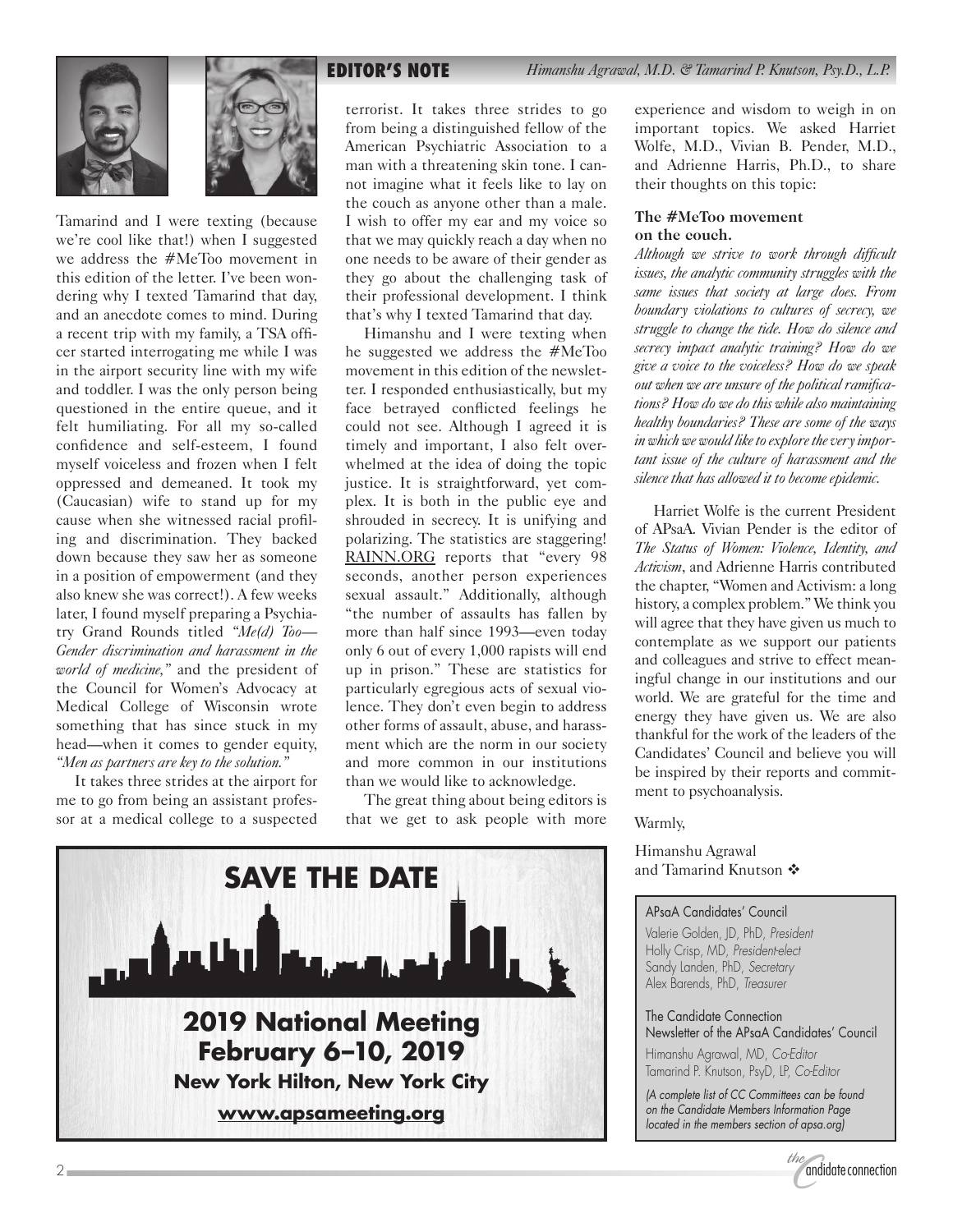# **#METOO ON THE COUCH**

#### **#MeToo on the Couch**

#### *Harriet Wolfe, M.D.*

The #MeToo movement has brought a silent epidemic of sexual harassment and abuses of power into public consciousness. Are we able to see it "on the couch"? We might want to think psychoanalytic training and practice are free of perversions of trust. But when candidates or graduate analysts are afraid to speak out about intimidation in their professional relationships, or when speaking about uncomfortable experiences is considered politically unwise, our profession is in the thick of the cultural epidemic that has surprised some but resonated with many.

In various administrative roles in psychoanalytic organizations, local and national, I have been exposed to a range *"Insofar as our psychoanalytic culture idealizes its training, its functions and its leaders, it is especially vulnerable to what the #MeToo movement has exposed."*

of boundary violations on the part of colleagues that have puzzled or shocked me. "Puzzled" reflects the occurrence of a minor violation, like the mention of a patient's name seemingly by mistake, or the vague insinuation of malfeasance about an unnamed colleague who is nevertheless identifiable. Such actions can seem silly or forgivable when in fact they may be part of a problematic web of power plays that violate someone's privacy, whether it involves a patient or a colleague, and are boundary violations in the making.



# **Programs of Benefit to Candidates Include:**

Candidates' Council Meeting. Thurs., June 21, at 1:00 PM Conversation with a Distinguished Analyst. Fri., June 22, at 1:30 PM Candidates' Council Psychoanalytic Paper Prize and Writing Workshop. Fri., June 22, at 3:45 PM

Discussion Group 23, The Candidate at Work: How do we Begin? Feeling Lost Going in the Right Direction. Sat., June 23, at 2:00 PM

# **Fun Social Events Scheduled:**

Attendee Cocktail Reception. Thurs., June 21, at 6:00 PM

Candidates Spring Party. Thurs., June 21, at 7:00 PM

Cocktail Party sponsored by The Ernst and Gertrude Ticho Charitable Foundation. Fri., June 22, at 7:30 PM—J*oin us for the networking, food, drinks and socializing*

> *Visit: [www.apsameeting.org](http://www.apsameeting.org) #apsameeting*

The most shocking events are those of sexual boundary violations on the part of respected colleagues who have brought much of value to the profession. I have struggled with the administrative duty to pursue such violations through strongly resisted ethical hearings when the facts of unethical conduct seem clear cut and, in any case, merit due process just as any complaint does. The "struggle" is rooted in my own experience of disillusionment as well as the resistance of psychoanalytic communities to hold an honored colleague accountable. I've been faced with: "there must be some mistake", or "it couldn't be that bad", or "she/he surely didn't mean it," or "do you have it out for that person?" In these ways analysts deny human frailty, the wish for dominance, and the potential for unethical behavior

We want psychoanalytic minds to be free of unwitting, never mind intentional, abuse and disavowal. Insofar as our psychoanalytic culture idealizes its training, its functions and its leaders, it is especially vulnerable to what the #MeToo movement has exposed.

My interest at this point is less in the vulnerability of individual analysts, reprehensible and unnecessary as acting on one's impulses may seem, than in the vulnerability of our institutions to complicity in intimidation and unethical behavior. That is to say, I am concerned about the ways in which our profession may foster oppression, denial and therefore abuse. The only way around this is an absence of silence and of secrecy. But there are built-in tectonic plates.

I will single out the basic principle of confidentiality. This ethical rule can weaken in the face of a clinician's need to discuss the complexity of an encounter with the psychic states and character of a person who suffers, seeks treatment and then pursues it with the intensity that is reinforced by frequent meetings

*Continued on page 4*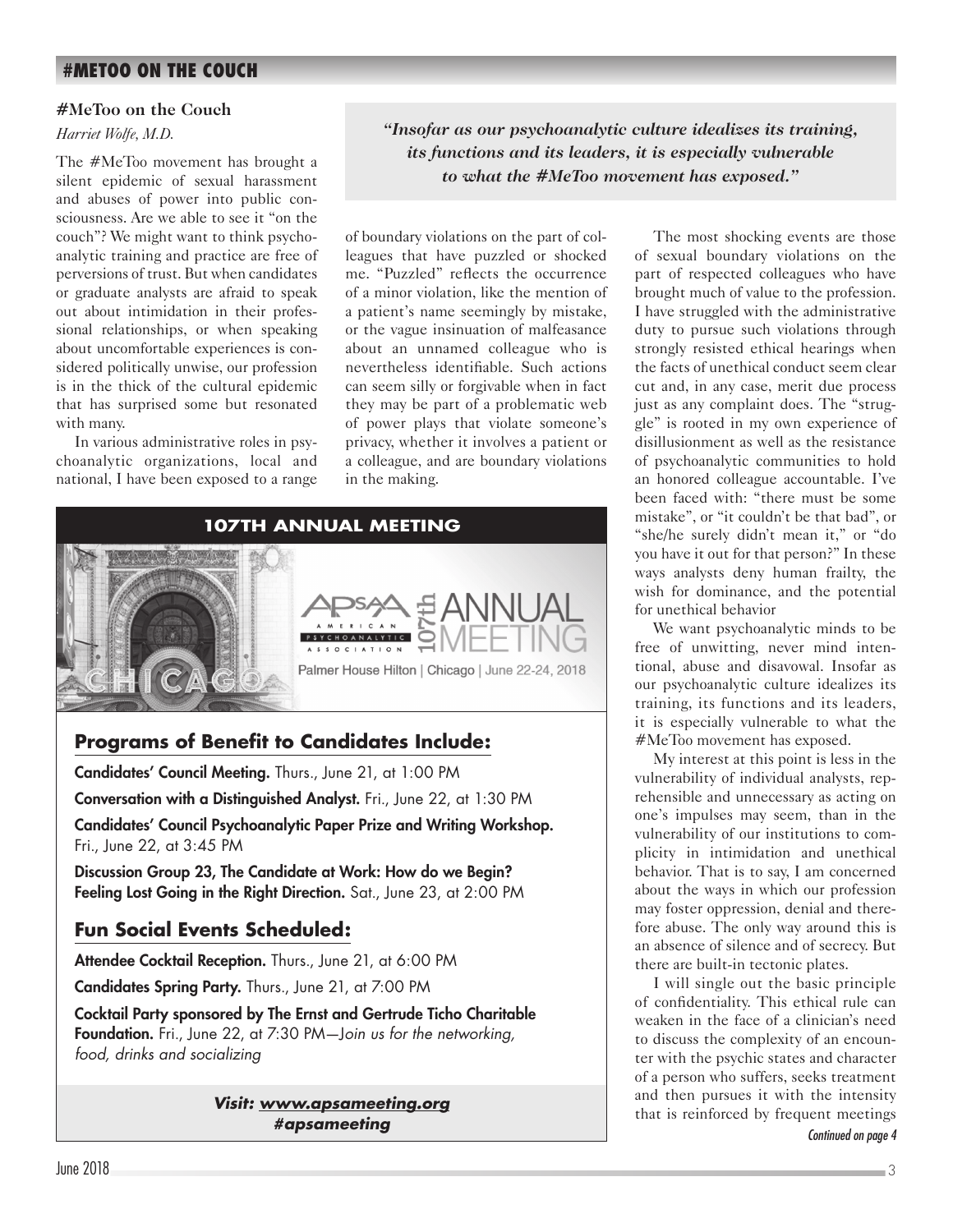and possible use of the couch. Especially a person in analytic training, but also a graduate analyst who seeks consultation, requires a setting in which she/he can communicate as freely as possible the difficulties being faced. The need for help can lead to the unnecessary sharing of demographic details when a conversation about the nature of the treater's difficulty describing a clinical dilemma would lead to a more useful consultation. keeping things anonymous? The consultant may take his/her consternation to a trusted study group in which the facts of the case are more or less successfully disguised, and so it goes. The need for help in providing the best possible care is where we start. The inherent risk is like the childhood game of telephone. The message gets distorted and, in our professional universe, the principle of confidentiality may get compromised.

*"As the #MeToo movement matures, it may teach us analysts more about the occurrence and problems of patriarchal power than we have yet taught ourselves."*

Revealing one's vulnerability in the context of a consultation takes unfortunate turns when there is a power dynamic that fosters intimidation, humiliation or idealization. Also, the confidentiality in the treatment dyad may get transferred in a compromised way to the triad of consultation. It can leave the consulting room and become the responsibility of the consultant. How does that person then manage the multiple layers of painful experience and the responsibility of

My major concern has become the potential for small and large group complicity in individual ethical violations. The weakening of a clinician's professional boundaries is unacceptable but it happens. The individual may require the support and intervention of colleagues to recognize and accept ethical slippage in professional behavior. Hard as it may feel, we need to speak to our supervisors, colleagues and analysts about experiences that raise flags in our minds about the integrity of our mutual pursuit. The denial of vulnerability is potentially endemic since we are all human. The presence of secrecy and silence may be the best indicators of trouble. Secrecy about a suspected boundary violation often masks fear and may be rationalized as protection. Silence about a boundary violation also reflects fear and can signal a parallel process in which a patient or a supervisee is experiencing intimidation.

Our profession has been troubled over many decades by power dynamics that were enhanced by hierarchical organizational structures. APsaA is making progress in creating flexible, respectful, rigorous, inclusive approaches to education and other aspects of its mission. But we need one another to guard against idealizing our own or our profession's ability to inhibit desire—and all the variations of power over another that acting on desire may entail. It is my hope that APsaA's review and revision of customary educational practices will contribute to a reduction of power-induced ethical problems. As the #MeToo movement matures, it may teach us analysts more about the occurrence and problems of patriarchal power than we have yet taught ourselves.  $\clubsuit$ 

### **Neutrality, Morality and #MeToo**

*Vivian B. Pender, M.D., DLFAPA*

At a recent psychoanalytic conference on childhood sexual abuse, there was discussion amongst the six psychoanalysts of what was 'psychoanalytic' and what was not, with particular focus on the subjects of neutrality and morality. It was noted that males perpetrate most sexual abuse and most victims are female. In the conference I presented on the topic of sex trafficking. In this article I will present my thoughts on the culture of psychoanalysis in the past, present and future in light of the current #MeToo, #WhatAboutUs and #NeverAgain movements.

If a patient announced he was paying for sex with prostituted women, would the analyst remain neutral or intervene? It seemed that there was some disagreement. Another scenario was raised for

comparison. If a patient announced he was planning on buying a gun, would the analyst remain neutral or would the analyst intervene? Of course, the analyst would investigate the patient's motivation in both circumstances. Analysts are in the habit of understanding what, where, when, how and why patients plan on enacting behavior. To whom is it associated?

In the psychoanalytic past, as in the past of the general population, commercial sex was considered normal and most likely would not have been analyzed.

Is male involvement with exploited prostituted persons a moral or humanitarian abuse that should be analyzed? This question was raised at the conference. Despite some participant's opinion that consensually agreed sexual activity was acceptable, the idea that a prostituted person could ever have free will since it begins at an average age of twelve was also considered. In addition, the buyer or consumer of commercial sex doesn't truly know whether the prostituted person is a child, dressed up to look like an adult, or has any free will at all. Secrecy must be maintained under threat of dangerous harm to all involved parties.

The general culture as well as the psychoanalytic culture has been one of patriarchy and male dominance. That is, a male perspective dominates most institutions and domains. However, the current public exposure of sexual harassment may increase awareness of the prevalence and the corrosive effect of 'micro-aggressions' on women and men.

*Continued on page 5*

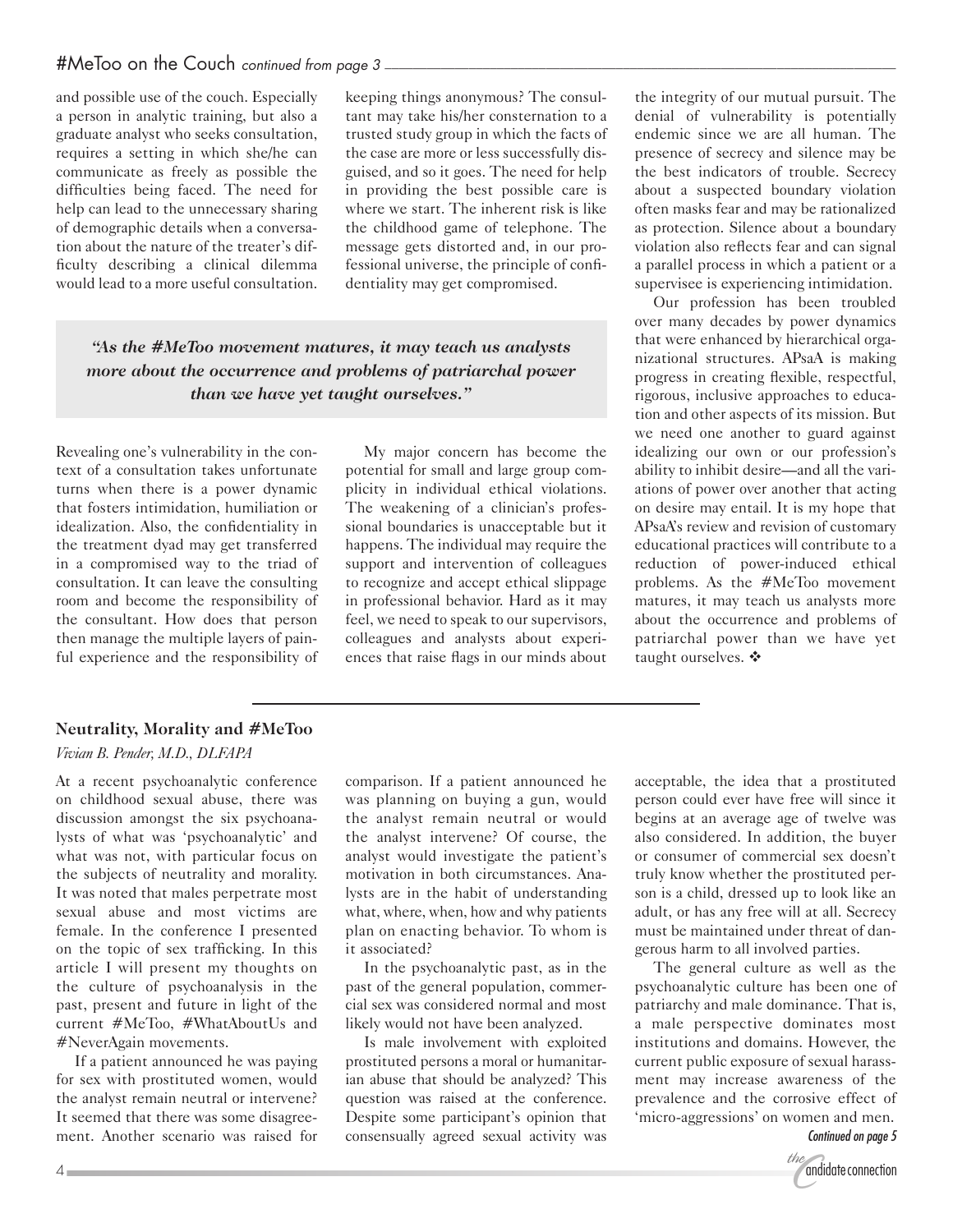## Neutrality, Morality and #MeToo *continued from page 4*

If a woman patient reports that she is being harassed, what does the analyst do? Again, it is important to provide a context in the general culture but also in the psychoanalytic culture that is being constructed in the consultation room, a culture that is brought by the analyst. Some women analysts may begin with their own experience on the harassment spectrum.

Even in the psychoanalytic present #MeToo environment, women continue to absorb harassment and do not report it, even to their analysts. In many cases, it is deeply unconscious. The spectrum ranges anywhere from media portrayals of femininity and actively learned (from birth) female objectification to leering to innuendo to touching to force and violence. Thus, should the analyst accept the patient's report and encourage her to take steps to remedy her relationships? Otherwise these relationships in her life, past and present will be enacted in the therapeutic analytic relationship, whereas if they are acknowledged and understood, then she will make more informed decisions in her non- analytic relationships.

In a recent TAP [article](http://www.apsa.org/apsaa-publications/vol52no1-TOC/html/vol52no1_06.xhtml) written by Robert Galatzer-Levy about his interview with Robert Emde, the high incidence of divorce amongst candidates was noted. It was attributed in part to an unresolved transference with the analyst and not analyzed. Most analysts in the past were male and this undoubtedly affected what was analyzed and what was implicitly condoned.

As more and more psychoanalysts become aware of the intersectional oppression of being female and having any number of other identities such as being poor, non-white, and non-heterosexual there is a chance that in the future, psychoanalysts will contribute to changing the culture.

In the psychoanalytic future, psychoanalysts should consider the female perspective. That is, the cumulative effect of sexual harassment that is unconscious and heretofore has been considered 'normal'. For example, a significant percentage of patients diagnosed with borderline personality disorder have a history of childhood sexual abuse and yet some of the therapies don't address the harm that this has done to the victim's psyche.

Therefore future psychoanalysis of such a child who is abused should address the disillusionment and mistrust of powerful authority figures; if the abuse was brutal she was fearful, dissociated and confused about her agency. A female oriented analysis of such a patient would acknowledge the good and rational reasons why she is symptomatic. In a safe environment, mourning could take the place of working through. Her aggression is secondary to her abuse.

As Gina McCarthy, the former head of the US Environmental Protection Agency that is concerned with public health in

her 2017 Harvard commencement address said: "Scientists have concluded that there is overwhelming evidence that climate change is real, men are causing it, and that's why women need to run the world."

What was once accepted as normal morality is currently coming under scrutiny and should be examined more closely in the coming years.

#### **Reference**

Lament, C (ed.) 2016. The War Against Women in Psychoanalytic Culture: An Investigation. *The Psychoanalytic Study of the Child*, Vol. 69, Yale University Press.  $\clubsuit$ 



required to present his/her paper at a local venue. The winner and semifinalist may submit their papers for review by JAPA, and if accepted, the paper will be published as the winner or semi-finalist of the Candidates' Council Paper Prize.

Submission Guidelines: In order for a manuscript to qualify, it must be submitted by an APsaA Candidate Member and it must be unpublished and not submitted for publication although it can be based on a paper that was presented at professional meetings. Each manuscript must conform to the Preparation of Manuscripts quidelines outlined by JAPA, with the exception that the length should not exceed 30 double-spaced, typed pages.

Candidate Members who have recently graduated are eligible to submit a paper for the award during the year following graduation.

Deadlines and Instructions: Entries must be submitted electronically no later than August 1, 2018. Email one Word document containing the manuscript with all references to the author deleted and email another Word document containing the author's name, email, address, phone number, and Institute affiliation to:

> Sumru Tufekcioglu, Ph.D. Chair, Candidates' Council Paper Prize (E) St.ny@mac.com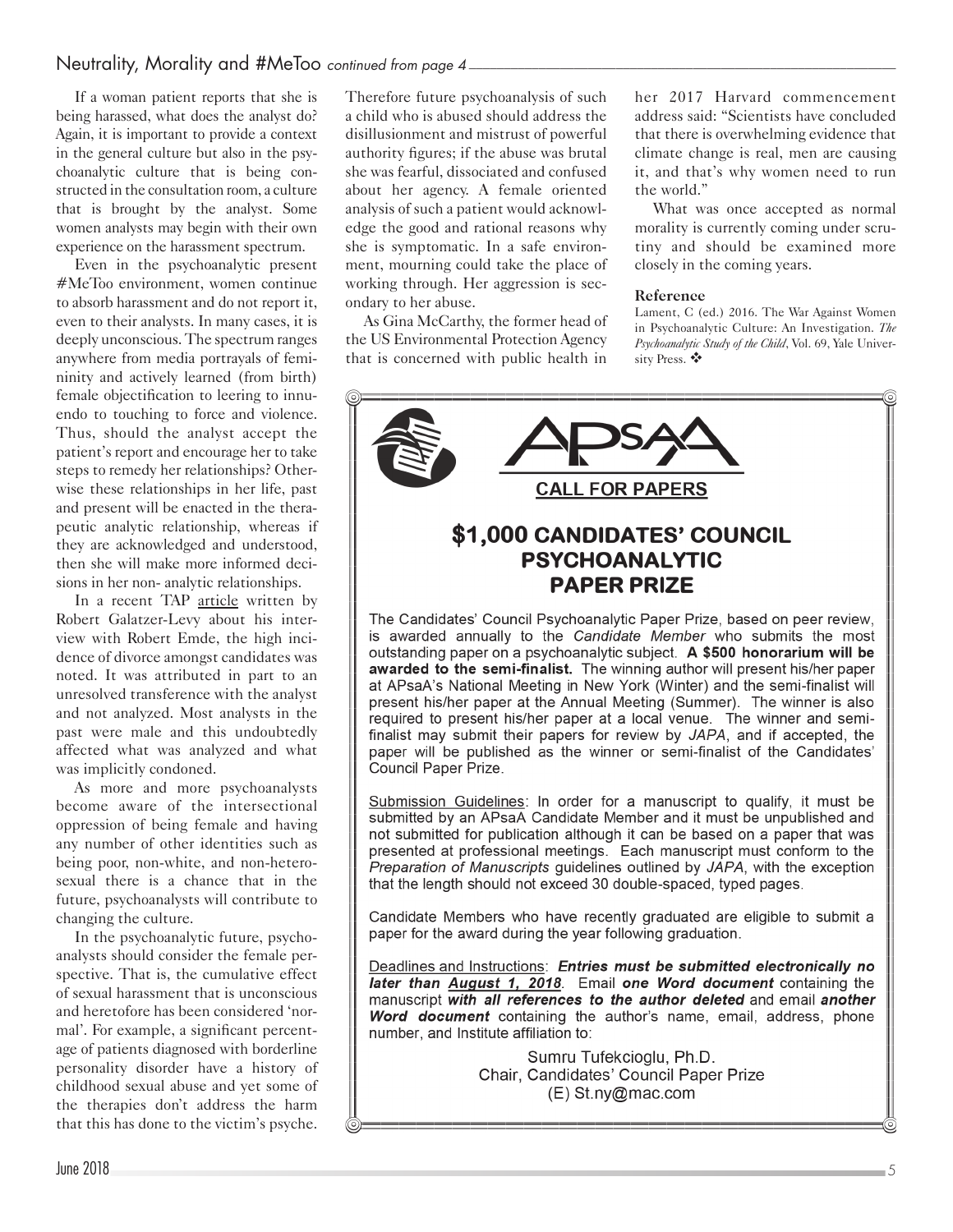# *"Witch-hunt"* **Three notes towards taking on and taking up the #MeToo movement**

*Adrienne Harris, Ph.D.*

#### **1. Jan 20, 2018.**

I wrote this soon after the #MeToo movement blew full force into our awareness; by 'our' I mean mostly American or North American or European. I think it is fair to say that everyone was caught off guard, though for very different reasons.

I want to deconstruct the term witchhunt, both as a feminist and as a psychoanalyst. It has appeared often in the discourse around #MeToo and the matter of sexual harassment. Most significantly it appears in the essay signed by Catherine Deneuve and in an essay Daphne Merkin wrote for the NY Times Op Ed section.

As it is occurring in these texts and many others, the implications are clear. The objects being hunted are men, the assault for which we see many versions of backlash (small and large) is upon men and often by extension Eros in general and male sexuality in particular. And in this current discourse, the witches are quite clearly the witchy women calling out men regarding sexual overtures.

But notice that something odd has happened to this term. Historically, in witch-hunts women were the witches under pursuit and likely to be drowned or burned at the stake when apprehended. The attack usually undertaken under religious orthodoxy and usually by men.



Curiously, or not so curiously, we have flipped the genders and here the contemporary 2018 witchcraft is nasty women coming after men.

Pursuing that quirky object, the 2018 'witch-hunt,' if men and women have switched places, then men are the prey. Does not the term also unconsciously or pre-consciously turn the men into vulnerable women? Isn't castration the great fear, whether economic ruin or disgrace and assault? As I think about this, I would say that Deneuve and Merkyn articulate this mad idea—men the witches, men the hunted—but we all carry its traces. This massive sea change in the management of sexual exploitation causes all of us to fear the destruction of men, of sexuality, of the group Eros to say nothing of the individual. We fear the collapse of some libidinal tie even as we struggled to differentiate predation from overture, and pursue the complex matter of consent.

### **2. March 2018 after an open working session to plan a fall conference at the Sander Ferenczi Center at the New School.**

There were troubles from the beginning. Men chairing various aspects of the discussion, warnings about what could be said or not said, an immediate split among women designated to speak about what affect state they were caught up in (sad, angry, fearful). This seemed over the course of the meeting to have a generational component. Older women, like myself grew up in a world—private and public—in which these violations were often pervasive and unremarkable. By which I mean these kinds of events were generally thought to be frequent and unaddressable, and the amnesia and dissociation that covered over these practices were barely on anyone's radar. A peer of mine tells me that she thought that sleeping with her thesis chairman would make her more powerful. Feminism and things like Susan Brownmiller's book, *Against Our Will*, opened a little space to think about consent.

*Continued on page 7*

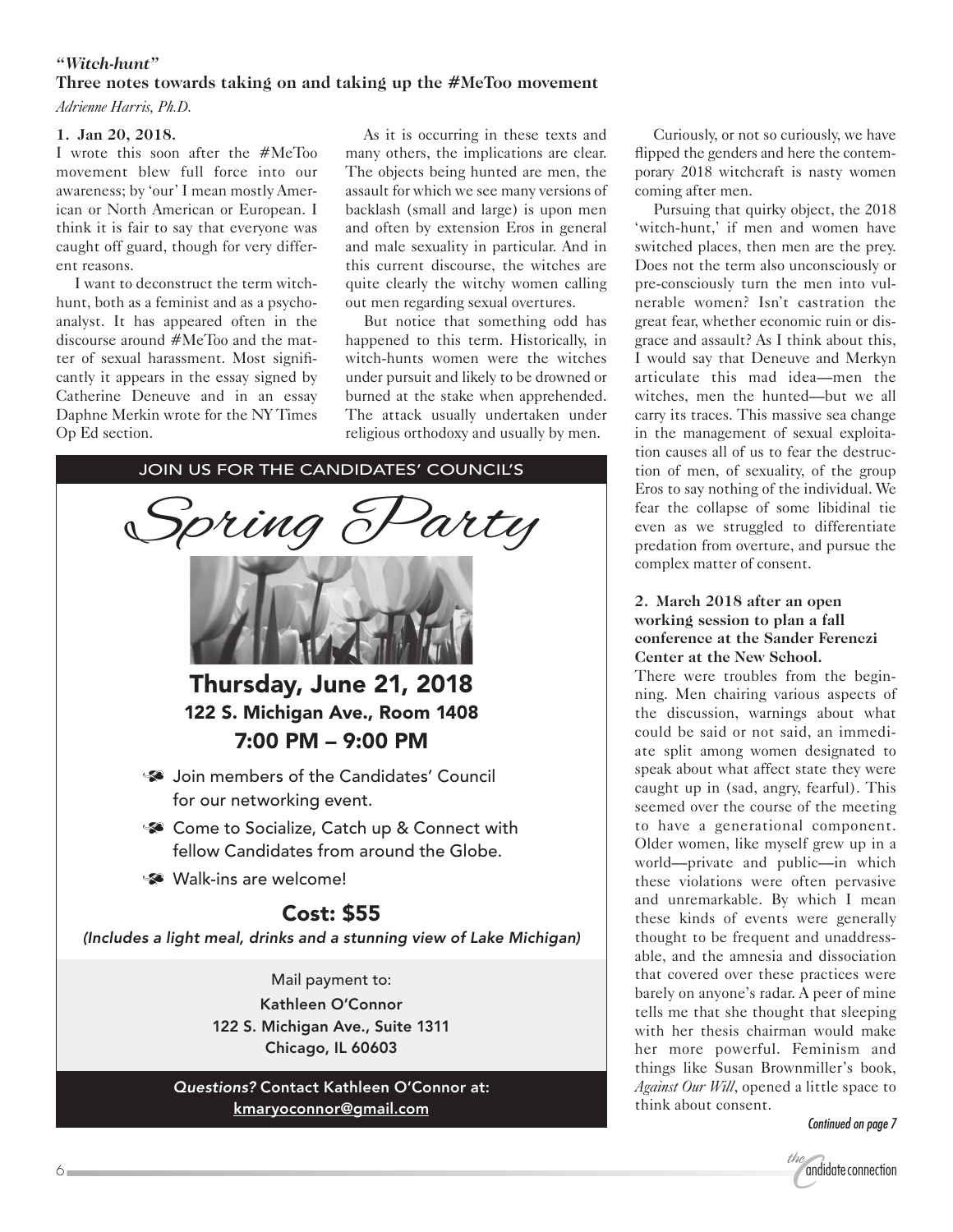# "Witch-hunt" *continued from page 6 \_\_\_\_\_\_\_\_\_\_\_\_\_\_\_\_\_\_\_\_\_\_\_\_\_\_\_\_\_\_\_\_\_\_\_\_\_\_\_\_\_\_\_\_\_\_\_\_\_\_\_\_\_\_\_\_\_\_\_\_\_\_\_\_\_\_\_\_\_\_\_\_\_\_\_\_\_\_\_\_\_\_\_\_*

Recognizing that we put a psychoanalytic lens on the question of consent, we have to wonder how such an existential and legal concept can quite encompass the experience of desire or being desired. Thinking psychoanalytically and thinking about how women certainly when I was young—mid-century—were constrained not to explore or exploit agency. There can arise easily confusion between desiring and being desired.

I continue to think about the potency and confusion in the moment when many women are approached in the class #MeToo moment. Women are often highly anxious about their own ambitions and thus perhaps vulnerable to a moment of undoing just as success comes into view.

The younger generation at the conference-planning meeting was much angrier and they are much clearer about the abuse intended. They experience in these sexual demands from a powerful man a situation where power may be transferring.

*"This access to anger and protest is such a sign of health and progress."*

thinking about male socialization and how difficult it is to support tenderness and vulnerability in boys.

#### **3. April 19-22, 2018 Meeting of the Division 39 section of the American Psychological Association.**

This was a powerful meeting on so many levels: a place to think about racism, about the denial and dissociation of white privilege. We began to be able to think together about how haunted we are by the social as well as the familial and the individual unconscious.

Working on a panel with Robert Grossman and Jama Carleton on fathers, I talked about ideas about boys and separation that I had been brewing since the March conference planning meeting and Warren's comments.

*"This is the question: Do we (white, class privileged) or they (men) have the will to take up this change."*

This access to anger and protest is such a sign of health and progress.

Perhaps inevitably, this meeting was full of contradictions. Women accusing the bystanders and accusing themselves. Just before the end of the session, a woman said that if a woman went to a hotel room after midnight, 'she intended to have sex.' People were too tired and stunned to marshal a reaction.

We had been charged with thinking how could men and women work on these matters in any productive way. Warren Spielberg who teaches at the New School reported from one of the small groups he was part of that they had talked about the great difficulty in My comments there:

The pressures around gender performance or construction are acute and transgenerational. We can now see that any individual person—here father—is flooded and grossly or subtly marked with the powerful demands on gender performance.

For me, in this talk melancholy is functioning as a migrant, a nomadic and enigmatic signifier/concept, and an idea from Deleuze. The father is both a melancholy object and a melancholy subject. I am using melancholy not primarily or solely to think about experiences of loss but to see melancholy as a part of the structure of certain subjectivity. The heart of my argument is that I think fathers—sometimes dangerous, sometimes dangerous because melancholy, are burdened by the psychic labor of holding up and representing the symbolic, of being the practitioners of limit setting and lack while being starved of, bereft of the tenderness, the imaginary, the going on being as Winnicott imagined early relatedness. I say burdened because in the context of most male socialization and development, there is such early pressure on separation, so often such draconian demands for autonomy that neither as father or son is there sufficient pleasure of the imaginary, the power of early immersion in the other.

The melancholic father lives often with a sense of failure to be man enough even as this may be bastioned and overlaid with a kind of performed hyper masculinity. Idealization, of an unattainable gender formation and omnipotence with its surplus of shame and anxiety, actually swamp the persistence of an integrated and affirmed identity and self-regard.

#### **Pause not conclusion:**

The problems that surface in #MeToo are both easy and difficult. The phenomena must remain visible and problematic against our entire efforts, social and internal, to go silent, go deaf or blind.

This is the question: Do we (white, class privileged) or they (men) have the will to take up this change.  $\mathbf{\hat{\cdot}}$ 

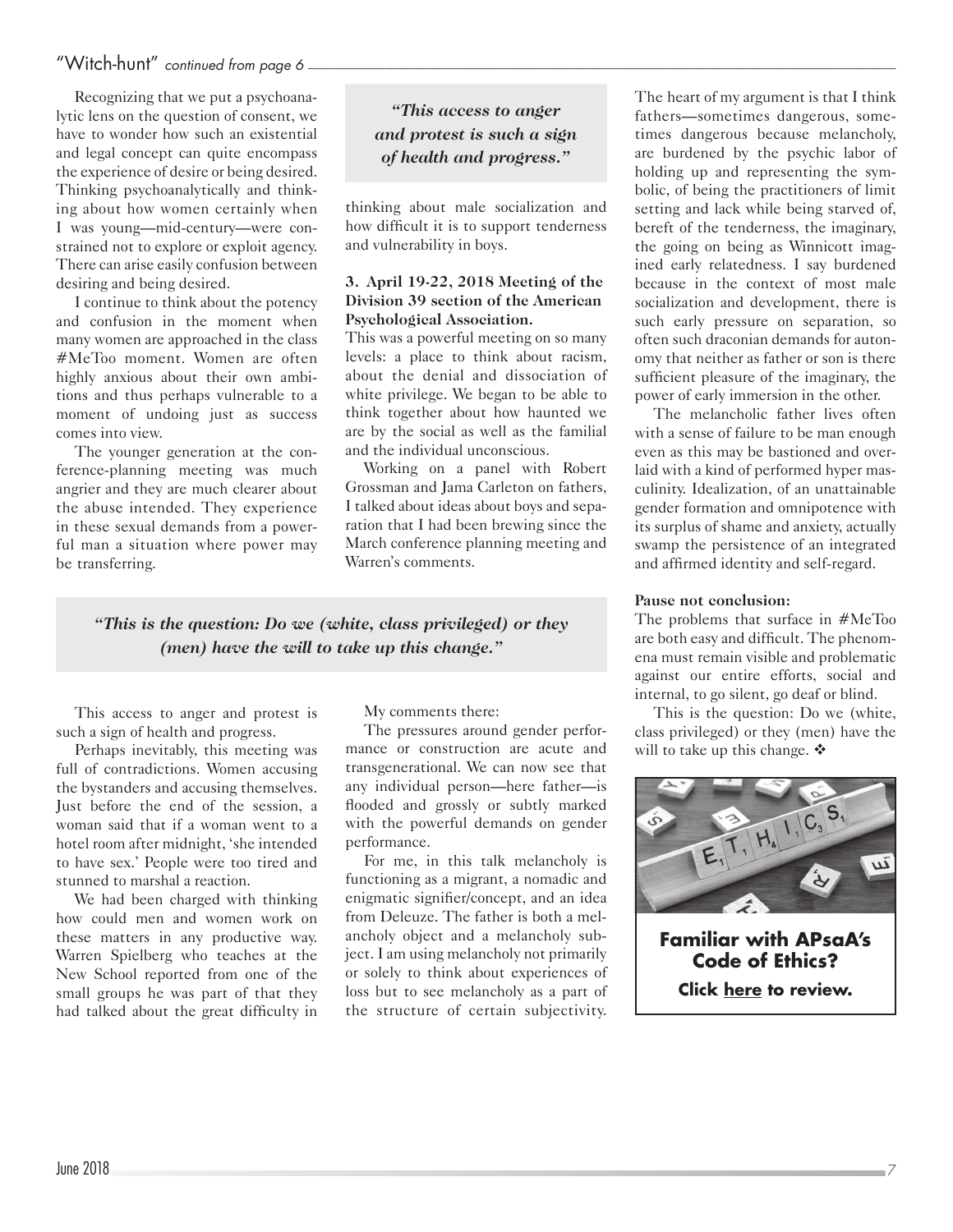# **COMMITTEE REPORTS**

#### **Candidates' Council Master-Teacher Award Committee Report**

#### *Valerie Golden, J.D., Ph.D., Chair*

The 2018 Candidates' Master-Teacher Award recipient is Glen Gabbard, M.D. Dr. Gabbard's presentation at the 2018 National Meeting in February, entitled "The Difficult Patient," was highly relevant, interesting, entertaining and informative, as well as extremely wellattended and well-received. Dr. Gabbard is Clinical Professor of Psychiatry at Baylor College of Medicine in Houston, and Training and Supervising Analyst in the Center for Psychoanalytic Studies in Houston, where he also is in private practice. He has authored or edited 28 books, including Psychodynamic Psychiatry in Clinical Practice: 5th edition, an all-time best seller at American Psychiatric Publishing; Long-Term Psychodynamic Psychotherapy: A Basic Text: 3rd edition; Gabbard's Treatments of Psychiatric Disorders; Textbook of Psychoanalysis; Love and Hate in the Analytic Setting; Psychiatry and the Cinema; and The Psychology of The Sopranos. His most recent book is Narcissism and Its Discontents: Diagnostic Dilemmas and Treatment Strategies with Narcissistic Patients, co-authored with Dr. Holly Crisp, our Candidates' Council President-Elect. He has also published over 350 scientific papers and book chapters, and held numerous prestigious leadership positions, including Brown Foundation Chair of Psychoanalysis and Professor of Psychiatry at Baylor College of Medicine and Director of the Menninger Hospital in Topeka, Kansas. His list of honors and awards are numerous, among them the American Psychiatric Association/NIMH Vestermark Award for Psychiatric Education and the prestigious Mary Sigourney Award for outstanding contributions to psychoanalysis. He has served as Joint Editor-in-Chief of the International Journal of Psychoanalysis and as President of the American College of Psychiatrists. His textbooks have been translated into 11 languages in addition to English. He is a soughtafter lecturer worldwide. He truly

embodies what is meant by the term "master-teacher" and we are happy to award him the 2018 Candidates' Council Master-Teacher Award. This reward is the only Candidate-driven award for teaching within APsaA, and recognizes the indelible impact of excellent teaching on all who choose a career in psychoanalysis.

The Master Teacher Award Videos are available in the Members Section of apsa.org. Login and visit the *Information for Candidate Members* page or click [here](http://www.apsa.org/content/information-candidate-members#overlay-context=members-only-test).

### **Candidates' Program Committee Report**

#### *Sarah L. Lusk, Ph.D., Chair*

At the 107th Annual Meeting (June 22-24) in Chicago the Candidate at Work Discussion Group will be "Feeling Lost and Going in the Right Direction." David German will present clinical material from the beginning of an analysis and explore the transference and countertransference issues that are present. Alan Sugarman will be the discussant.

Planning is underway for the APsaA's 2019 National Meeting (February 6-10). A possible topic for the Candidate Forum is Analytic Neutrality. We are currently looking for a Candidate to present to the Candidate at Work Discussion Group.

### **Candidates' Psychoanalyst in the Community Committee Report** *Jane E. Keat, D. Phil., Psy.D., Chair*

The Candidates' Committee of the Psychoanalyst in the Community Section of the Department of Psychoanalytic Education (DPE) has 14 members who are working to provide the candidate perspective to this DPE section and develop creative ways to support candidates in bridging their psychoanalytic work to community issues and settings. The Section has launched a Candidate in the Community Mentoring Program, which pairs awardees with senior analysts who work in the community and offers a small stipend. Awardees will report back on their experience of the mentoring program so that we can learn more about how to effectively support candidates in these endeavors. The program's first two awardees have been selected: Joe Wise, M.D. of St. Louis Psychoanalytic Institute, who is working with veterans in Washington, DC and will be mentored by Kenneth Reich, Ed.D.; and Elizabeth Schmick, D.O., a pre-candidate at Oregon Psychoanalytic Center, who is working with marginalized communities, including in a transitional housing program, and will be mentored by Deborah Choate, M.D. Our Committee also hopes to develop blog posts that address candidates' work in community settings and on community issues to support APsaA's public outreach efforts.

## **Candidates' Child and Adolescent Committee Report**

#### *Sandra Landen, Ph.D., Chair*

The Child and Adolescent Section of the DPE chaired by Karen Gilmore, M.D. currently has 14 subcommittees working as study/working groups, as well as a Child Congress Committee planning a Child and Adolescent Congress for the Tuesday before APsaA's 2019 National Meeting in February.

#### **Candidates' Research Committee**

#### *Sumru Tufekcioglu, Ph.D., Chair*

The Committee for the Fund for Psychoanalytic Research met in February, 2018. For the fiscal year beginning September 1, 2017 (which ends August 31, 2018), the Fund has \$162,609 available for grants. Following a discussion on finances, the Committee reviewed and discussed in detail sixteen grant proposals. One of these proposals was a re-submission from the previous cycle, and fifteen proposals were initial submissions. There were twelve submissions from the United States, two submissions from the United Kingdom, and one each from Turkey and Israel. The topics of study in the proposed research projects were: Trauma-focused psychoanalytic psychotherapy, infant research, mentalization, understanding supervisee perspectives in psychoanalytic supervision, dyadic patterns in couples, patient characteristics that *Continued on page 9*